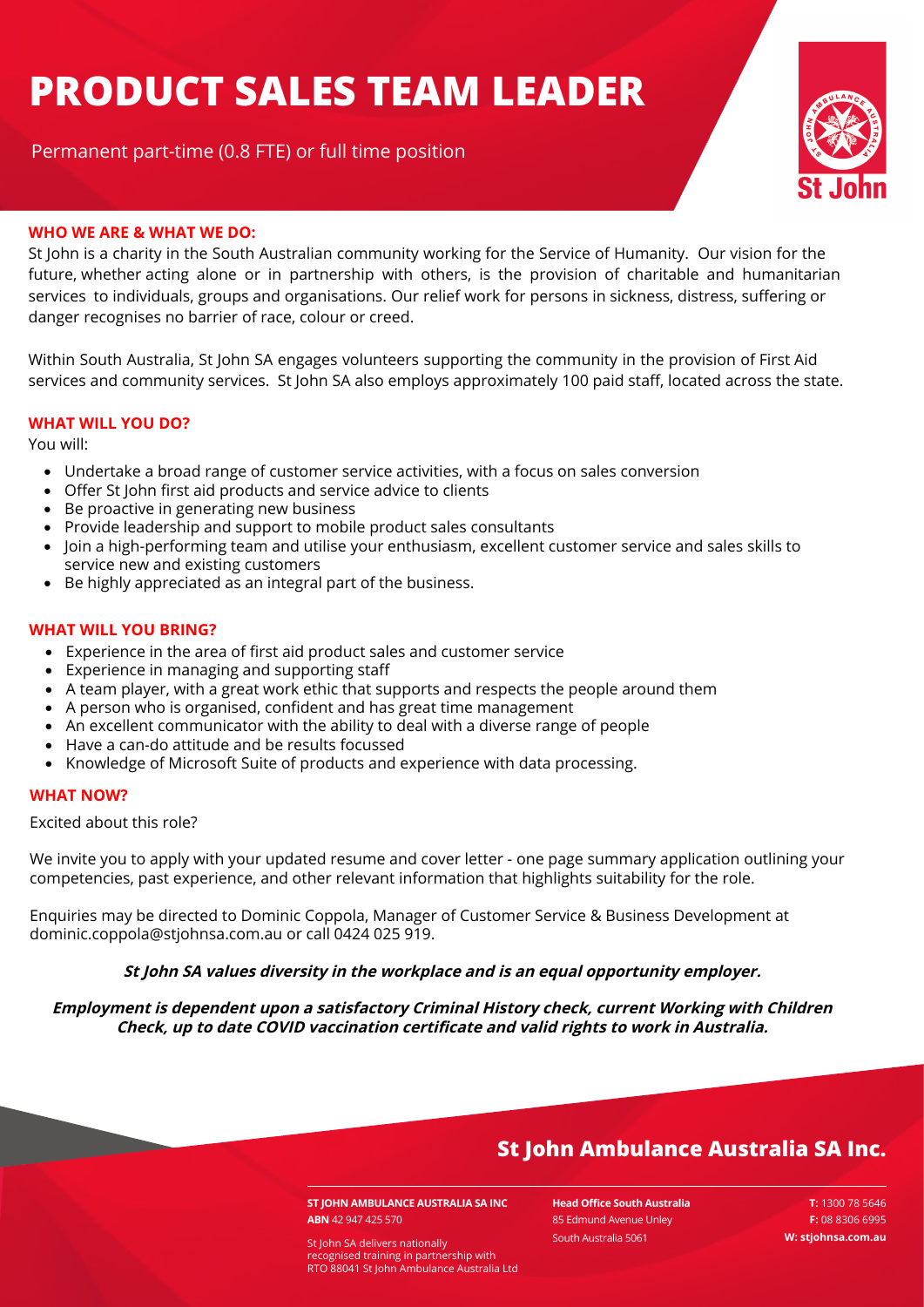

#### **JOB AND PERSON SPECIFICATION**

| <b>Position Title:</b>      | Product Sales Team Leader                    |
|-----------------------------|----------------------------------------------|
| <b>Reports Directly to:</b> | Senior Manager – Customer Sales and Business |
|                             | Development                                  |
| <b>Responsible for:</b>     | <b>Product Sales Consultants</b>             |
| Member of:                  | Sales Team                                   |
| Grade:                      | 4                                            |
|                             |                                              |

#### **About St John**

St John is a charity in the South Australian community working for the Service of Humanity. Our vision for the future, whether acting alone or in partnership with others, is the provision of charitable and humanitarian services to individuals, groups and organisations. Our relief work for persons in sickness, distress, suffering or danger recognises no barrier of race, colour or creed.

Within South Australia, St John engages volunteers supporting the community in the provision of First Aid services and Community engagement. St John also employs approximately 100 paid staff, located at State Office and across the state.

#### **Purpose of the Position**

The Product Sales Team Leader is responsible for overseeing and providing management support to the Product Sales Team whilst also maintaining strong links and partnerships with the Training Team.

The Product Sales Team Leader in cooperation with the Education Team Leader will be responsible for the effective and efficient scheduling of Trainers, training courses and Trainer rostering to ensure customer/ client training needs are met.

The Product Sales Team Leader will also work to achieving the company sales targets in training and retail environments.

| <b>Fairness</b>       | Put people and patients first, upholding St John's standards of fairness and<br>ethical conduct.             |
|-----------------------|--------------------------------------------------------------------------------------------------------------|
| Integrity             | Ensure at all times conduct, integrity and behaviour reflects the values of<br>St John.                      |
| <b>Responsibility</b> | Through the services we provide, uphold St John's responsibility to protect<br>persons from injury or death. |
| <b>Service</b>        | Provide a quality and responsive service which meets customer and<br>community expectations.                 |
| <b>Trust</b>          | Be Trusted to remain calm in stressful situations, make tough decisions and<br>discover practical solutions. |
| <b>Accountability</b> | Be responsible, take action and have accountability for the services<br>provided to others.                  |
| Inclusive             | Recognise diversity and be inclusive in working with everyone in the spirit<br>of "one St John".             |
| <b>Dependable</b>     | Will be dedicated to providing a consistent, dependable service that others<br>can rely on.                  |

#### **St John Values**

#### **Special Conditions**

- Some out of hours work may be required
- Current South Australian Driver's License
- Must be prepared to relocate within St John should the need arise
- It is a requirement you undertake and hold a National Police Certificate which is acceptable to St John prior to commencing employment with St John. Failure to possess an acceptable National Police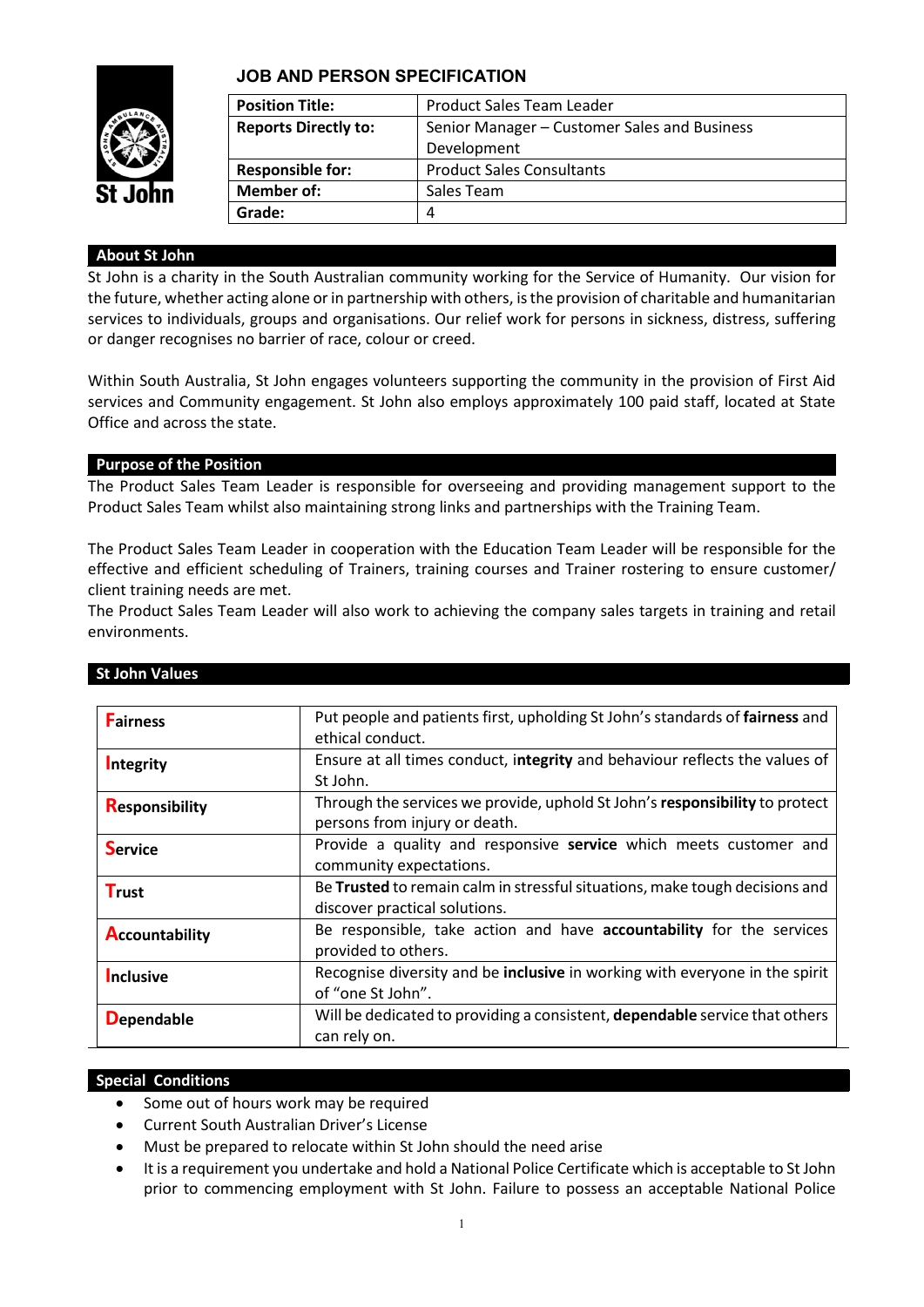Certificate could result in the termination of your employment. Continued employment is subject to the maintenance of a satisfactory NPC.

• Will be required to undertake Child Safe Environments training within the first 6 months of employment.

**Organisational Relationships**

## Corporate & Commercial



#### **Key Performance Indicator (KPI)**

| Key<br><b>Responsibilities</b>             | <b>Key Tasks</b>                                                                                                                                                                                                                                                                                                                                                                                                                                                                                                                                                                                                                                                                                                          | <b>Measures</b>                                                                                                                                  |
|--------------------------------------------|---------------------------------------------------------------------------------------------------------------------------------------------------------------------------------------------------------------------------------------------------------------------------------------------------------------------------------------------------------------------------------------------------------------------------------------------------------------------------------------------------------------------------------------------------------------------------------------------------------------------------------------------------------------------------------------------------------------------------|--------------------------------------------------------------------------------------------------------------------------------------------------|
| <b>Training</b><br><b>Delivery</b>         | Maintain an annual training calendar of public and<br>٠<br>private training courses<br>Create training timetables monthly and ensure they are<br>available to clients<br>Coordinate courses and liaise with corporate clients<br>regarding course bookings<br>Overseeing the quality of training data entry<br>٠<br>Maintain regular liaison with Education Team Leader to<br>ensure coordination of the Trainers<br>Liaise with relevant training centre management to<br>ensure ongoing use of facilities and maintenance of<br>facilities to St John standards<br>Ensuring course schedules on website are correct<br>Ensuring last minute specials on training courses for the<br>following week are published online | Training calendar<br>٠<br>developed and<br>maintained<br>Random checks of data<br>$\bullet$<br>conducted monthly<br>Posted schedules<br>accurate |
| <b>Customer</b><br><b>Service Delivery</b> | Manage the Customer Sales Team ensuring customer<br>٠<br>needs are fulfilled in a timely and efficient manner                                                                                                                                                                                                                                                                                                                                                                                                                                                                                                                                                                                                             | Projects completed to<br>$\bullet$<br>agreed time frames<br>Sales Team targets met<br>٠                                                          |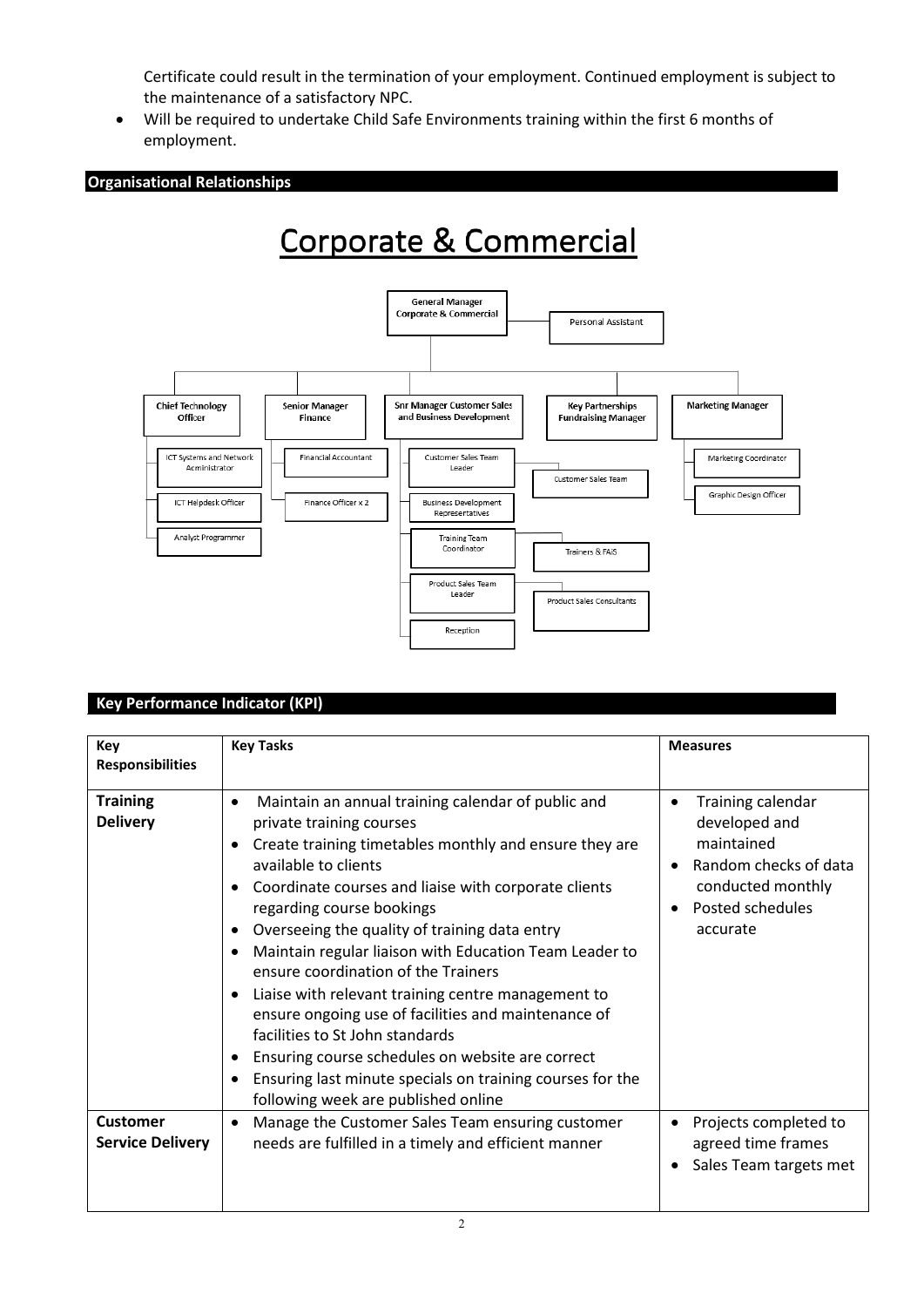| <b>Communication</b><br>& Liaison       | In consultation with the Business Relationship Manager<br>implement strategies designed to drive continuous<br>improvement in sales and staff development<br>Identify opportunities to improve current internal<br>٠<br>systems and processes<br>Undertake project work as directed by the Business<br>$\bullet$<br><b>Relationship Manager</b><br>Achieving Customer Sales Team Target<br>٠<br>Respond to customer enquiries and bookings via face to<br>$\bullet$<br>face, telephone or electronic means<br>Participate in St John staff meetings and consultation<br>$\bullet$<br>processes and facilitate access to information via<br>updates, team meeting, newsletters and other<br>communication channels<br>Attend regular Sales meetings and other appropriate<br>$\bullet$<br>forums.<br>Manage stakeholders through appropriate forums<br>٠<br>Responsible for writing and implementing customer sales<br>٠<br>script. | • Team meetings<br>conducted monthly<br><b>Customer Sales Scripts</b><br>$\bullet$<br>current at all times                                                                                               |
|-----------------------------------------|------------------------------------------------------------------------------------------------------------------------------------------------------------------------------------------------------------------------------------------------------------------------------------------------------------------------------------------------------------------------------------------------------------------------------------------------------------------------------------------------------------------------------------------------------------------------------------------------------------------------------------------------------------------------------------------------------------------------------------------------------------------------------------------------------------------------------------------------------------------------------------------------------------------------------------|----------------------------------------------------------------------------------------------------------------------------------------------------------------------------------------------------------|
| Administration                          | Prepare training course schedules and co-ordinate the<br>delivery of these training courses whilst maintaining the<br>appropriate reporting systems<br>Ensure training bookings, courses, venue records and<br>other training records are kept up to date and provide<br>reports to key stakeholders as required.<br>Monitor expenditure to company guidelines<br>$\bullet$<br>Monitor and follow up all outstanding accounts in<br>training and product<br>Responsible for Customer Sales Policies and Procedures<br>$\bullet$                                                                                                                                                                                                                                                                                                                                                                                                    | Schedules developed<br>$\bullet$<br>and managed to time<br>frames<br>Reports run as<br>٠<br>required<br>Expenses within<br>$\bullet$<br>budget expectations<br>Policy and Procedure<br>maintained        |
| Leadership                              | Responsible for the day-to-day management and support<br>$\bullet$<br>of the Sales Team, including monitoring delivery against<br>objectives, quality standards, personal development,<br>coaching and appraisal.<br>Undertake responsibility for recruitment, induction,<br>training, supervision and review of all delegated staff.<br>Ensure effective administration and processing of<br>$\bullet$<br>Customer Sales Team timesheets, leave requests and<br>workflow planning<br>Ensure a commitment to development, coaching and<br>training of staff.<br>Implement and maintain effective staff communication.<br>Conduct fortnightly meetings with each Customer Sales<br>$\bullet$<br>Team member<br>Conduct fortnightly call coaching with each Customer<br>$\bullet$<br>Sales Team member<br>Documenting and preparing for succession planning<br>within the Customer Sales Team                                        | Timesheets completed<br>$\bullet$<br>accurately and<br>submitted to schedule<br>Fortnightly 1:1<br>٠<br>meetings held to<br>schedule<br><b>Performance Reviews</b><br>$\bullet$<br>conducted to schedule |
| Workplace<br><b>Health &amp; Safety</b> | Maintain current First Aid Certificate and ensure staff<br>$\bullet$<br>also maintain training.<br>Ensure day-to-day management of Work, Health and<br>٠<br>Safety issues within the work area and demonstrate<br>leadership and communication on these matters.<br>3                                                                                                                                                                                                                                                                                                                                                                                                                                                                                                                                                                                                                                                              | Credentialing<br>$\bullet$<br>maintained and<br>current                                                                                                                                                  |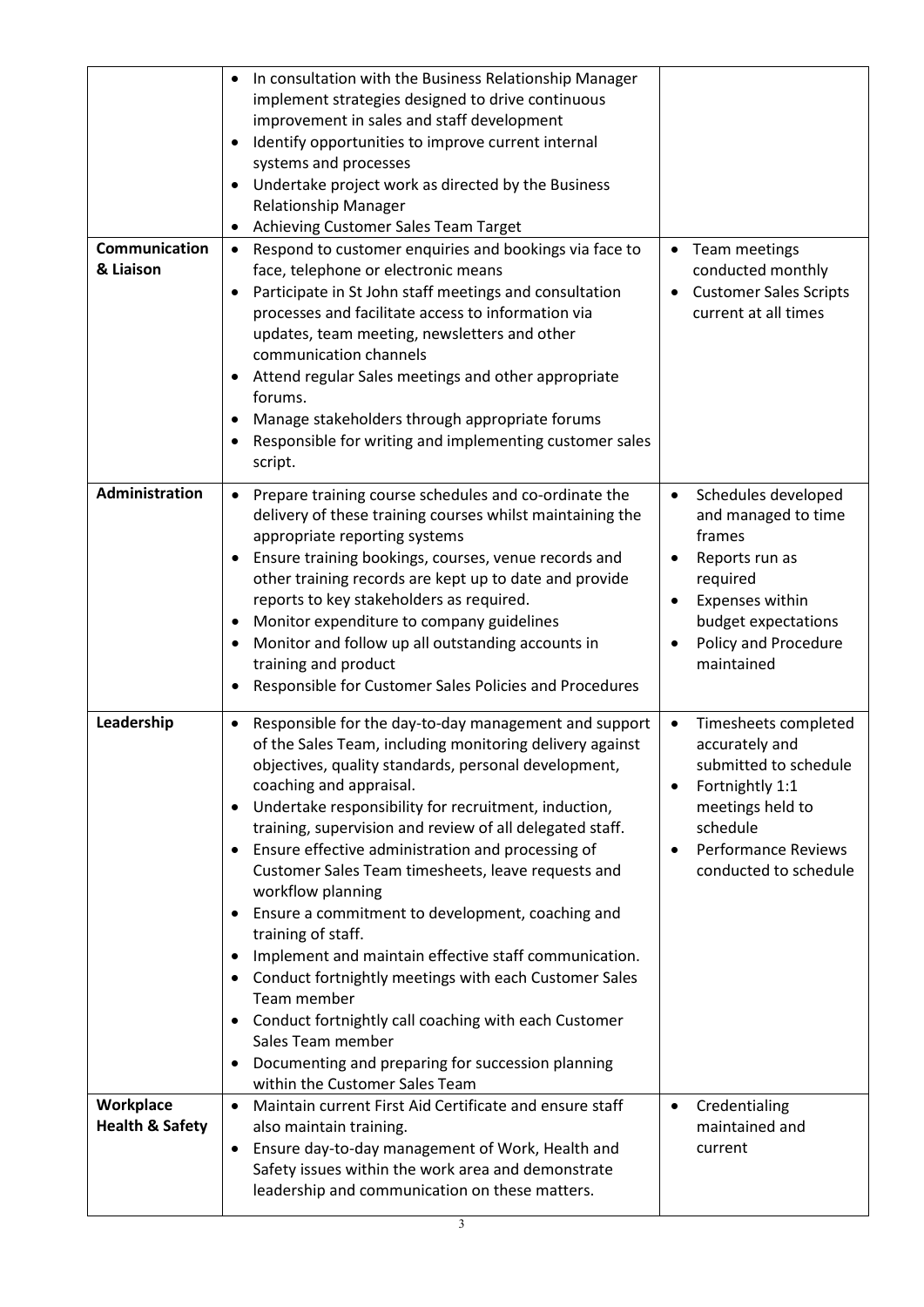| Undertake risk assessment of the work area when<br>workplace changes occur (including renovations,<br>painting, new equipment, etc.).<br>• Ensure staff and volunteers are aware of workplace<br>health and safety responsibilities, and that these are<br>effectively undertaken (including workplace assessments,<br>$etc.$ ).<br>Proactively address safety and child protection matters<br>Ensure work station is kept safe and tidy<br>Undertake work station self-assessment on an annual<br>basis<br>• Follow safe and healthy work practices at all times,<br>including reporting of hazards and incidents immediately,<br>and referring WHS issues and requirements to Managers | Work station self<br>$\bullet$<br>assessment completed<br>annually |
|------------------------------------------------------------------------------------------------------------------------------------------------------------------------------------------------------------------------------------------------------------------------------------------------------------------------------------------------------------------------------------------------------------------------------------------------------------------------------------------------------------------------------------------------------------------------------------------------------------------------------------------------------------------------------------------|--------------------------------------------------------------------|
|------------------------------------------------------------------------------------------------------------------------------------------------------------------------------------------------------------------------------------------------------------------------------------------------------------------------------------------------------------------------------------------------------------------------------------------------------------------------------------------------------------------------------------------------------------------------------------------------------------------------------------------------------------------------------------------|--------------------------------------------------------------------|

### **Core Competencies, Skills and Experience**

| <b>PEOPLE</b>           |                                                                                                                                                                                                                                                                                                                                                                                                                                                                                                                                                                                                                          |  |
|-------------------------|--------------------------------------------------------------------------------------------------------------------------------------------------------------------------------------------------------------------------------------------------------------------------------------------------------------------------------------------------------------------------------------------------------------------------------------------------------------------------------------------------------------------------------------------------------------------------------------------------------------------------|--|
| Communication           | Uses appropriate styles and methods/mediums for the particular<br>$\bullet$<br>audience<br>Uses positive and inclusive communication techniques<br>$\bullet$<br>Gathers and disseminates information appropriate for the team<br>$\bullet$<br>Messages delivered are clear and articulate<br>$\bullet$<br>Influence and negotiate effectively<br>$\bullet$                                                                                                                                                                                                                                                               |  |
| <b>Team Work</b>        | Actively promotes the St John values and positive culture<br>$\bullet$<br>Participate and contributes to the development and success of the team<br>$\bullet$<br>Values contributing to teamwork in order to achieve goals<br>$\bullet$<br>Foster a team environment, welcoming co-operation and collaboration<br>$\bullet$                                                                                                                                                                                                                                                                                              |  |
| Self-Management         | Able to prioritise own work tasks appropriately<br>$\bullet$<br>Negotiates with managers, peers and direct reports in order to achieve<br>$\bullet$<br>goals<br>Aware of own emotions and those of others, takes these into<br>consideration when acting<br>Self-motivated and diplomatic<br>$\bullet$                                                                                                                                                                                                                                                                                                                   |  |
| Leadership              | Actively conducts Performance Appraisals and meets formally at least<br>$\bullet$<br>twice yearly<br>Employee administration is processed efficiently and on time (leave,<br>$\bullet$<br>timesheets, pay changes etc)<br>Empowers others by developing their talent, skills and confidence<br>$\bullet$<br>Builds an effective team which is inclusive, positive and supportive<br>$\bullet$<br>Provides appropriate support and resources for others to deliver high<br>$\bullet$<br>quality work<br>Helps team members have a clear understanding of what they will need<br>to do differently and overcome resistance |  |
| <b>SERVICE DELIVERY</b> |                                                                                                                                                                                                                                                                                                                                                                                                                                                                                                                                                                                                                          |  |
| <b>Customer Focus</b>   | Develops and sustains productive internal and external customer<br>$\bullet$<br>relationships<br>Understand and is responsive to customers' objectives and needs<br>$\bullet$<br>Readily readjusts priorities to respond to changing customer demands<br>$\bullet$<br>as appropriate                                                                                                                                                                                                                                                                                                                                     |  |
| <b>Problem Solving</b>  | Uses logical reasoning to work through issues<br>$\bullet$<br>Identifies pragmatic well rounded solutions<br>$\bullet$                                                                                                                                                                                                                                                                                                                                                                                                                                                                                                   |  |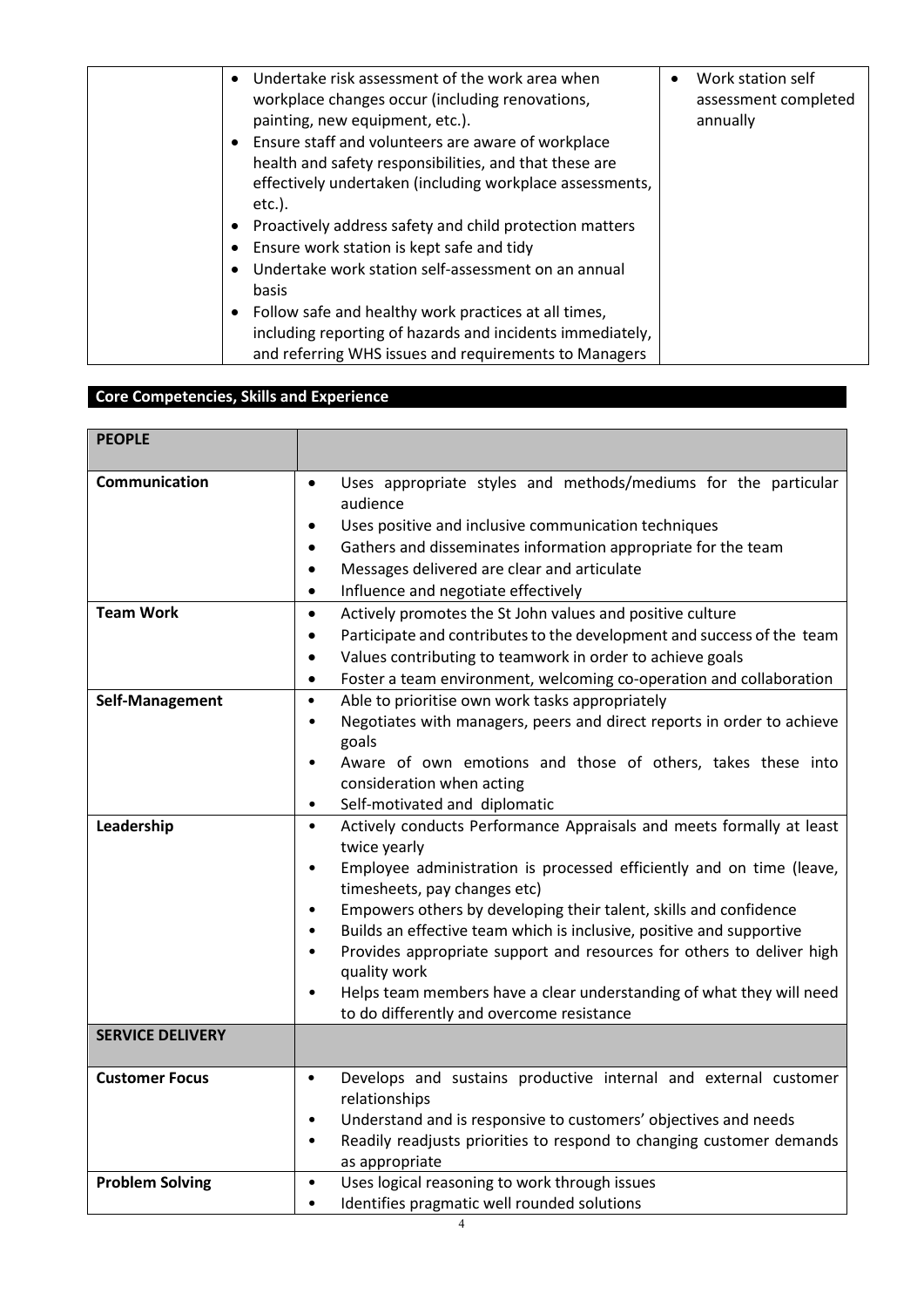|                                                         | View problems as challenges for generating new ideas<br>٠                                   |  |
|---------------------------------------------------------|---------------------------------------------------------------------------------------------|--|
| <b>Results Focused</b>                                  | All actions support the Business Unit plan<br>٠                                             |  |
|                                                         | Knows what outcomes are required and focused on delivering these                            |  |
|                                                         | Maintain focus at all times<br>$\bullet$                                                    |  |
| Innovation                                              | Seeks out creative opportunities to improve, streamline and reinvent<br>$\bullet$           |  |
|                                                         | work processes                                                                              |  |
|                                                         | Is receptive to and contributes new ideas and solutions<br>٠                                |  |
|                                                         | Applies original thinking in approach to improving processes, methods<br>٠                  |  |
|                                                         | and systems                                                                                 |  |
|                                                         | Welcomes novel ideas and looks beyond common solutions and tried<br>٠                       |  |
|                                                         | and true methods                                                                            |  |
| <b>Decision Making</b>                                  | Considers different perspectives when making decisions<br>$\bullet$                         |  |
|                                                         | Decision are clear, consistent and transparent<br>٠<br>٠                                    |  |
|                                                         | Distinguishes relevant from irrelevant information<br>Decisions are made in a timely manner |  |
| <b>CONTROLS</b>                                         |                                                                                             |  |
|                                                         |                                                                                             |  |
| <b>Financial Management</b>                             | Annual preparation of budget<br>$\bullet$                                                   |  |
|                                                         | Management of budget according to Policy & Procedure or direction with<br>$\bullet$         |  |
|                                                         | regards to financial controls                                                               |  |
|                                                         | Financial reporting and forecasting appropriately<br>$\bullet$                              |  |
|                                                         | Appropriate spend and procurement of goods and services<br>$\bullet$                        |  |
| <b>Resource Management</b>                              | Resource requirements are determined by workload<br>$\bullet$                               |  |
|                                                         | Resources are used effectively and appropriately ensuring minimal waste<br>$\bullet$        |  |
|                                                         | Resource utilisation complies with policy<br>$\bullet$                                      |  |
| <b>Managing Risk</b>                                    | Takes actions in which the benefits to the efficiency and effectiveness of<br>$\bullet$     |  |
|                                                         | service delivery are weighed against potential risk                                         |  |
|                                                         | Contributes to prevention and detection internal controls for team<br>$\bullet$             |  |
| Quality                                                 | Applies continuous improvement principles consistently<br>$\bullet$                         |  |
|                                                         | Is aware of and undertakes training to enhance and support continuous<br>$\bullet$          |  |
|                                                         | improvement efforts<br>Strives for efficient, effective high quality performance in self    |  |
|                                                         | Takes initiative to make improvements<br>٠                                                  |  |
| <b>Workplace Health &amp;</b>                           | Maintains required training and qualifications for self<br>$\bullet$                        |  |
| <b>Safety</b>                                           | Responding appropriately when risks identified or an incident occurs<br>$\bullet$           |  |
| Change                                                  | Demonstrates support and flexibility for organisational change and<br>$\bullet$             |  |
|                                                         | attainment of organisation goals                                                            |  |
|                                                         | Adapts to changing needs, conditions and responsibilities<br>$\bullet$                      |  |
|                                                         | Adapts approach, goals and methods to achieve solutions and results in<br>$\bullet$         |  |
|                                                         | dynamic situations                                                                          |  |
| <b>Job Specific Competencies, Skills and Experience</b> |                                                                                             |  |
| <b>Skills</b>                                           | Ability to make decisions, within delegated authority parameters<br>$\bullet$               |  |
|                                                         | Ability to represent St John SA internally and externally<br>$\bullet$                      |  |
|                                                         | Strong relationship-building skills, with both internal and external<br>٠                   |  |
|                                                         | stakeholders                                                                                |  |
|                                                         | Highly motivated and enthusiastic, with excellent people management<br>$\bullet$            |  |
|                                                         | and communication skills                                                                    |  |
|                                                         | Highly developed written and verbal communication skills<br>$\bullet$                       |  |
|                                                         | Ability to influence and negotiate with all Members of St John<br>$\bullet$                 |  |
|                                                         | Ability to identify, discuss and resolve issues with Members<br>$\bullet$                   |  |
|                                                         | Ability to lead by example and motivate others to embrace change                            |  |
|                                                         | Displays customer service attitudes and behaviours                                          |  |